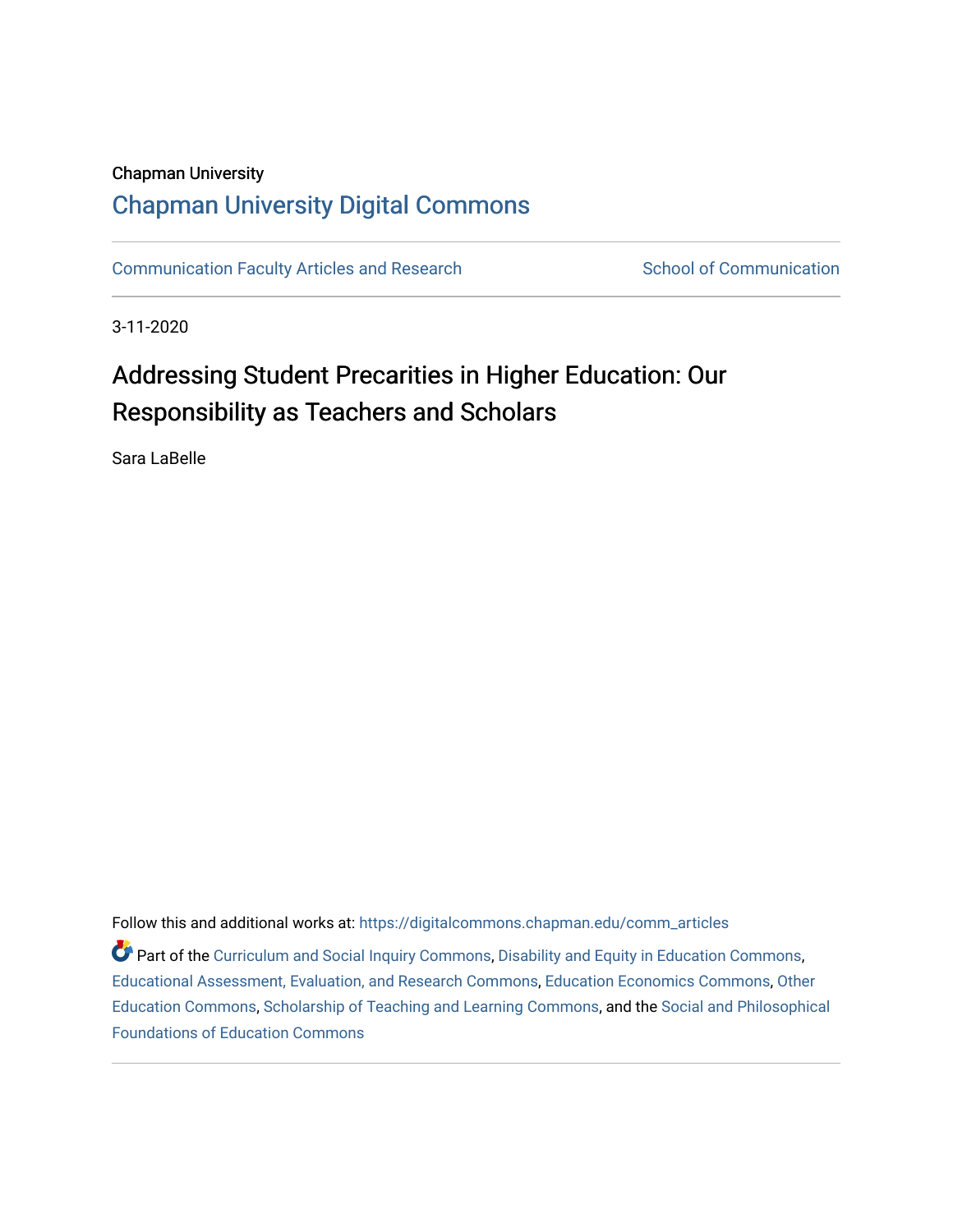## Addressing Student Precarities in Higher Education: Our Responsibility as Teachers and Scholars

### **Comments**

This is an Accepted Manuscript of an article published in Communication Education, volume 69, issue 2, in 2020, available online at <https://doi.org/10.1080/03634523.2020.1724311>. It may differ slightly from the final version of record.

## Copyright

National Communication Association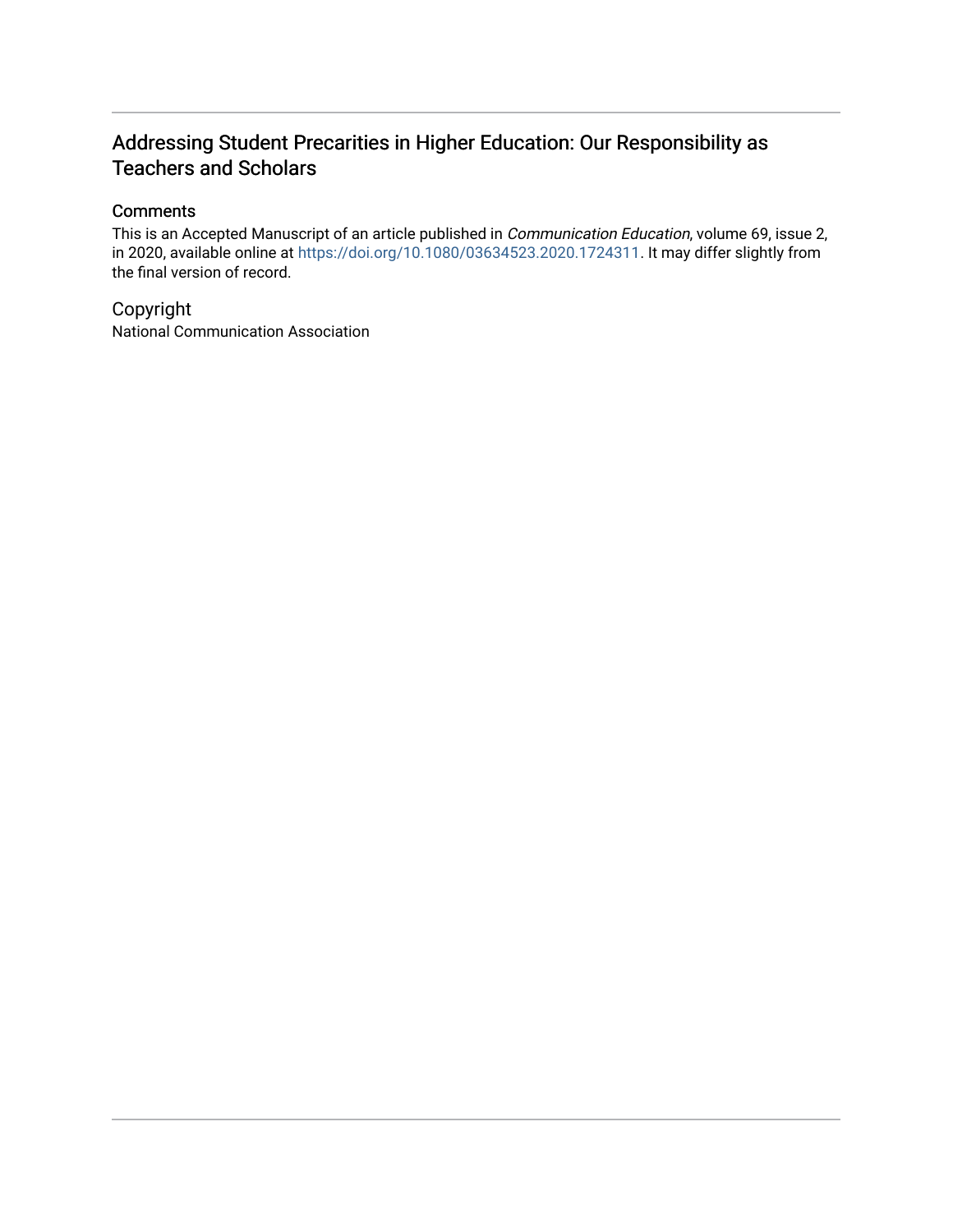Forum on Student Precarity

Addressing Student Precarities in Higher Education: Our Responsibility as Teachers and

Scholars

Sara LaBelle, Ph.D. Chapman University One University Dr. Orange, CA 92866 714-289-3198 labelle@chapman.edu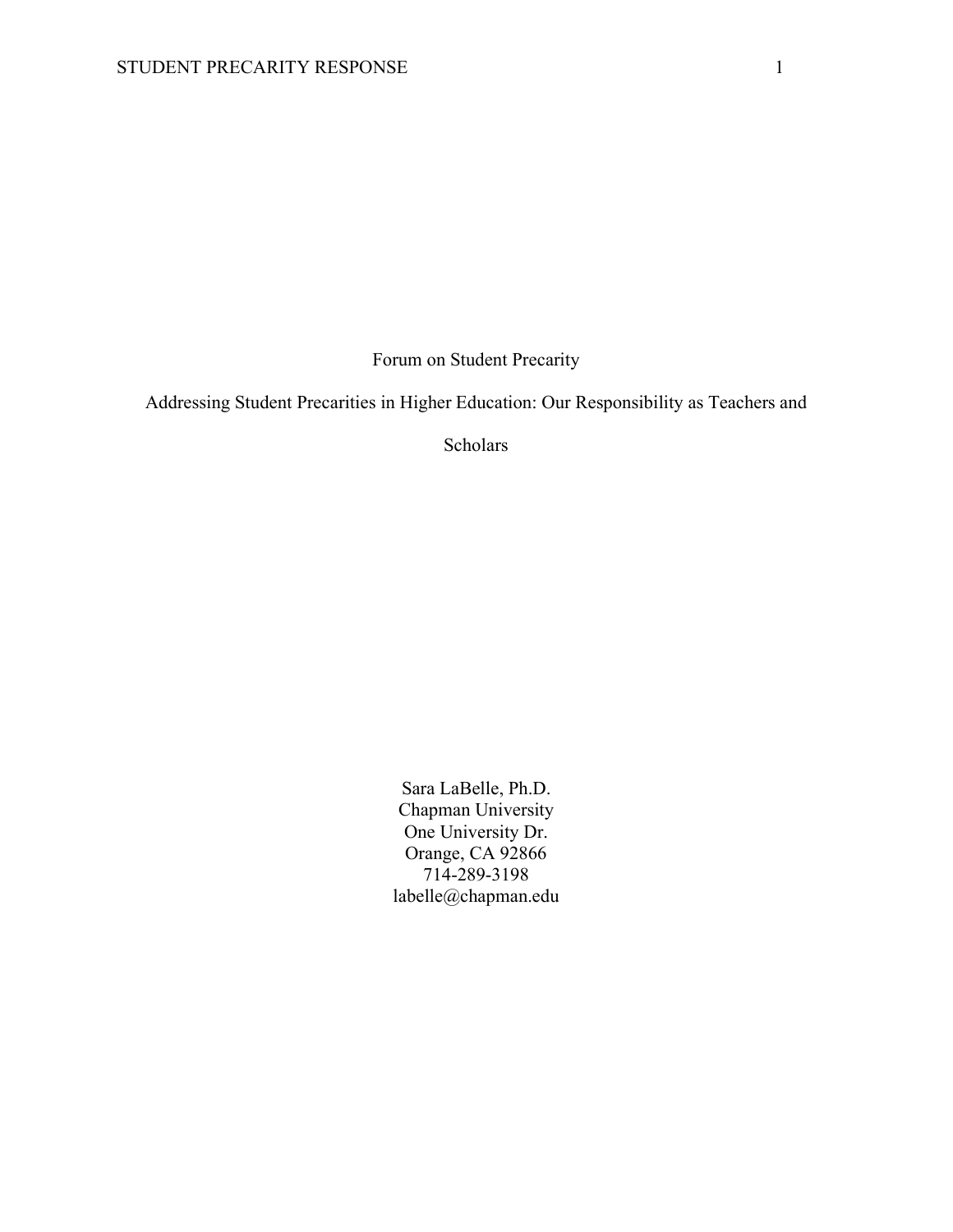Addressing Student Precarities in Higher Education: Our Responsibility as Teachers and Scholars

The transition from high school to college life presents a number of challenges to young adults, including new living arrangements, new social circles, increased independence, and the pressures of academic responsibilities (Johnston, 2010). As a result, college students face a number of health concerns, including but not limited to sleep deprivation, lack of proper nutrition and exercise, psychological distress, acute illness, and the social pressures to engage in substance and alcohol abuse (Center for Disease Control and Prevention, 2016). In fact, in the Spring 2019 report of the American College Health Association (ACHA)'s National College Health Assessment, the nearly 68,000 college student respondents reported a variety of health-related issues that have negatively impacted their academic performance in the past 30 days. This includes stress (34%), mental health issues (anxiety, 27.8%; depression, 20.2%), chronic health problems (4.6%) sleep difficulties (22%), and temporary health issues (e.g., pain, 3.7%; common cold, 14.8%). Further, nearly 26% of college students reported that within the past 12 months they had a personal health issue that was "traumatic or difficult to handle" (ACHA, 2019). This is particularly problematic when considering that exposure to traumatic or difficult events is associated with withdrawing from courses, failing grades, and lower grade point averages, particularly among students from low-income backgrounds (Warnecke & Lewine, 2019). More broadly, mental health issues such as depression and anxiety affect students' ability to perform well in college and reduce the likelihood of graduation (Eisenberg, Downs, Golberstein, & Zivin, 2009; Mojtabai et al., 2015).

These problems are exacerbated for subgroups of students, such as those without health insurance, those with significant and mounting debt, and those who are food insecure. According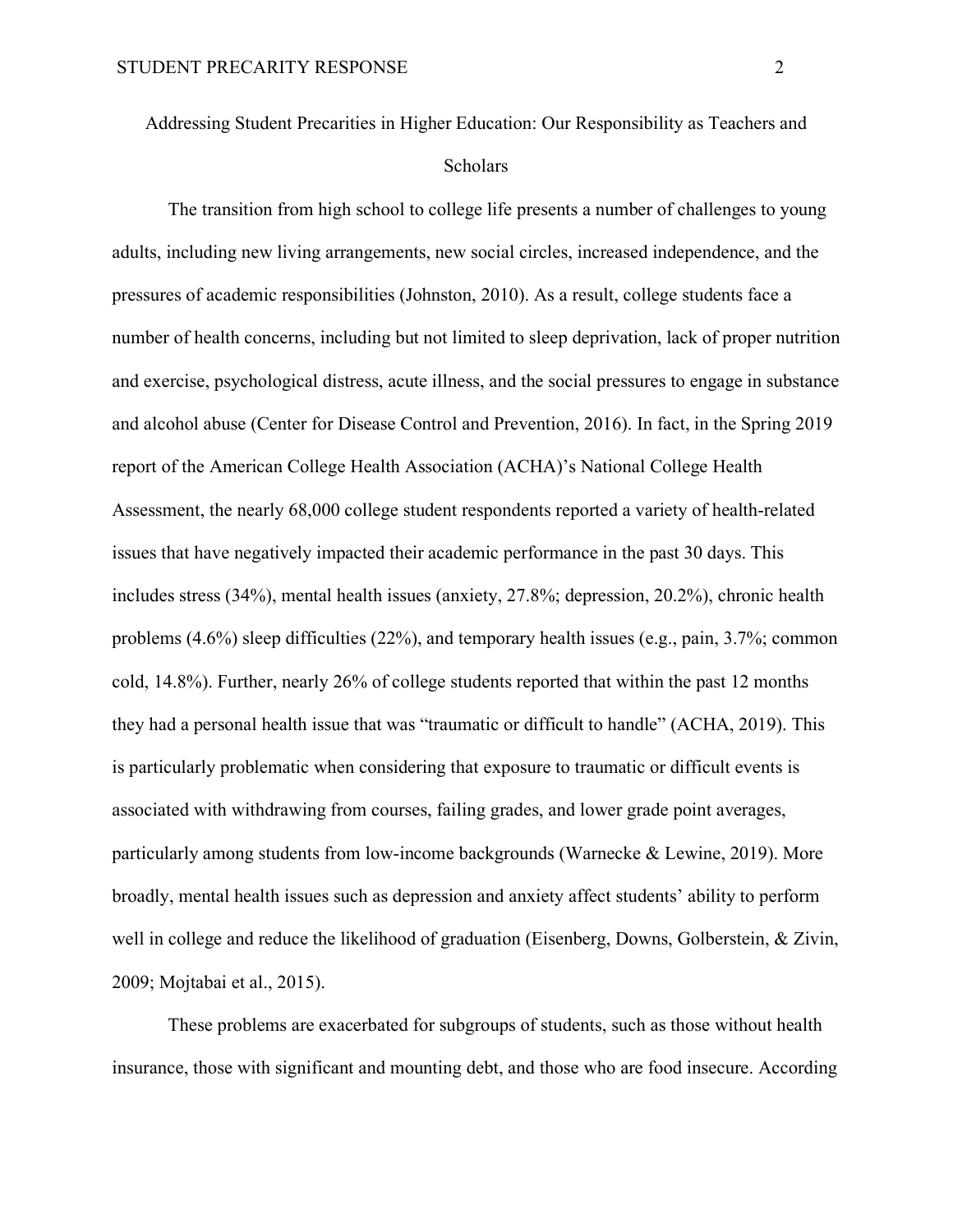to the U.S. Census, as of 2017 14.5% of young adults aged 19-25 were uninsured; the rate of uninsured individuals in the general population is 8.8% (Berchick, Hood, & Barnett, 2018). In fact, due to what Freudenberg, Goldrick-Rab, and Poppendieck (2019) term "the new economics of college" (p. 1652), the rates of food insecurity among the college student population range from 20-50%, which is considerably higher than the 12% of the general US population. This rising food insecurity (i.e., limited or uncertain access to adequate food, as defined by the U.S. Department of Agriculture) is related to the increase in students from families below the federal poverty line, the increasing number of students who work full-time earning a minimum wage that is not sufficient to cover rising tuition costs, and decreases in funding for higher education programs that support affordable student housing and meal programs (Freudenberg et al., 2019).

In their essay, Bahrainwala notes that colleges and universities cater to what is often named (perhaps problematically) the *traditional* student, the prevalence of which is undoubtedly changing. Data from the 2016 National Postsecondary Student Aid Study, conducted by the U.S. Department of Education, indicate that 71% of college students have at least one of the following *nontraditional student* characteristics: financially independent from parents, one or more dependents, single caregiver, no traditional high school diploma, delayed college enrollment, enrolled part time, and/or employed full time during the school year (United States Government Accountability Office, GAO, 2018). In fact, the average college student age in 2016 was 26 years old, a quarter of whom work full time (GAO, 2018). The *traditional* college student, who graduates high school and immediately enrolls full-time into college, depends on their parents financially, and does not work during the school year is no longer the norm.

In a study of nearly 9,000 students in the California public university system, Martinez, Frongillo, Leung, and Ritchie (2018) found a direct relationship between college students' food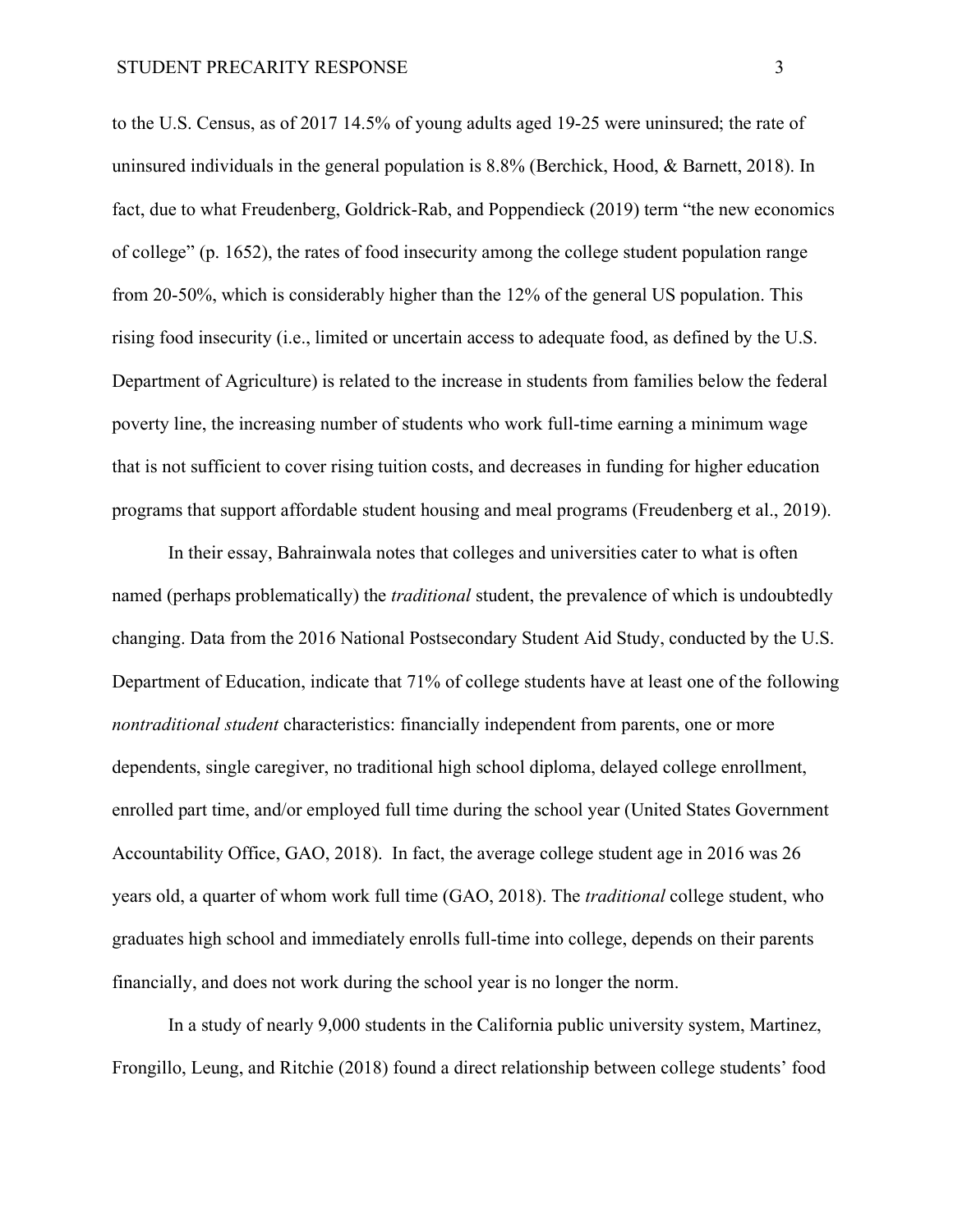insecurity and their grade point average; students' grade point average was also indirectly affected by poor mental health resulting from food insecurity. Further adding to the cyclical nature of this problem, research indicates that students' appraisal of their student loan debt is significantly associated with poorer mental health; and this relationship is worse for Black/African-American and Hispanic/Latino students than their Asian and White American peers (Tran, Mintert, & Llamas, 2018). Students who struggle with mental health issues do not perform as well academically (Turner & Berry, 2000), are less likely to participate in class (Carton & Goodboy, 2015), and are at risk for suicidal ideation (Eisenberg, Gollust, Golberstein, & Hefner, 2007). In sum, there is a wealth of evidence that suggests that student precarities such as mental health, lack of insurance, food insecurity, and other typically-considered *nontraditional* student characteristics are impacting students' ability to succeed in college. This, of course, begs the question, "What can we do about it?" As such, this essay will focus on how we, as scholars of communication and instruction, can address, mitigate, and even illuminate these issues of precarity in our pedagogy, our scholarship, and our professional lives. This argument is centered on three key premises: (1) it is the responsibility of instructors to care about student precarities, (2) as instructional scholars and experts in communication, we are well prepared to mitigate these precarities in our course structure and pedagogy, as well as (3) in the scholarship we produce and prioritize on teaching and learning.

#### **The Importance of Instructors in Addressing Student Precarities**

As teachers, we are often "the front line" when it comes to the issues that our students face (Rudick & Dannels, 2018, p. 407). As representatives of the universities at which we are employed, we see the students (arguably) on the most regular and consistent basis: at minimum, instructors interact with students three hours per week. This does not include the students that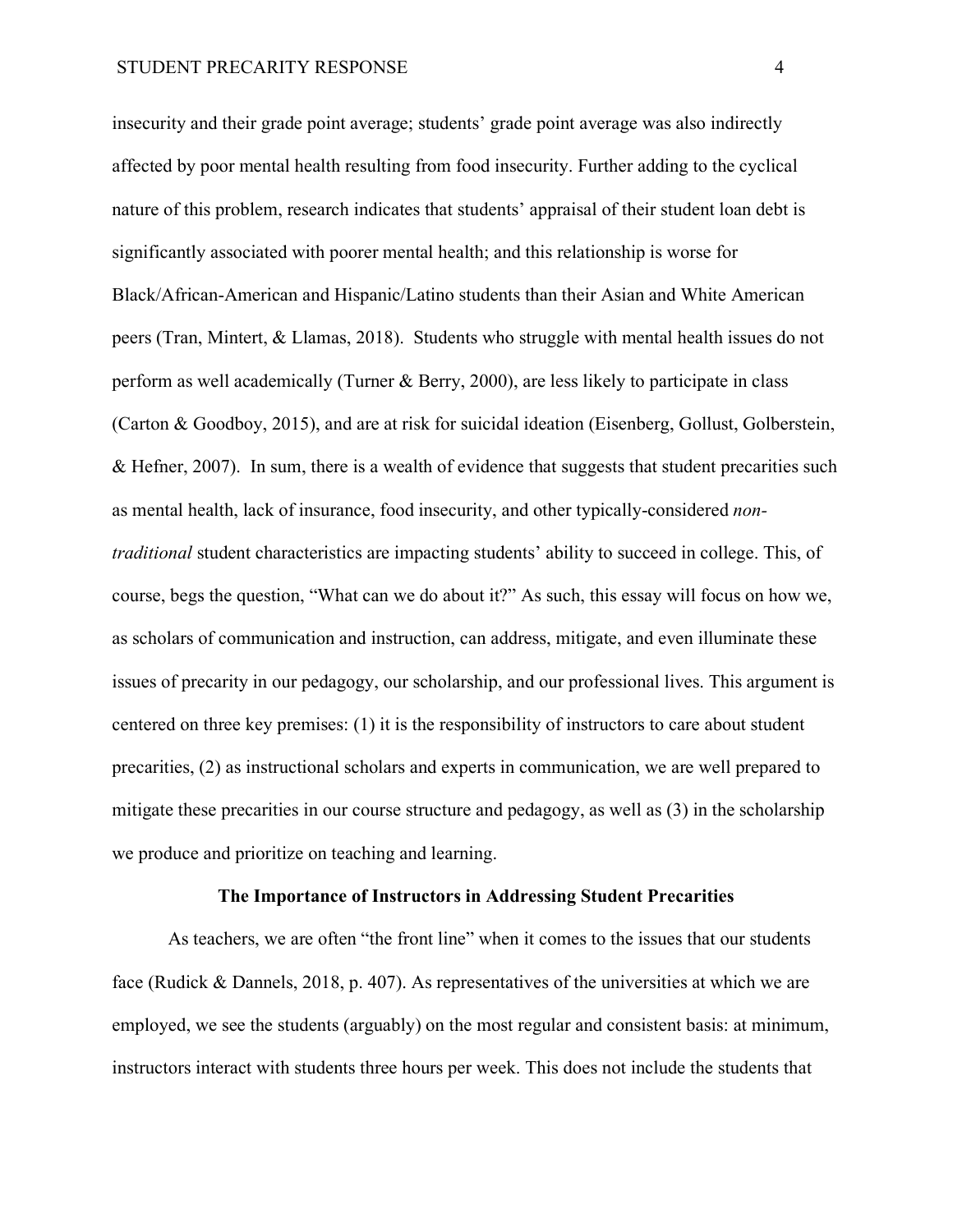come to see us during our office hours, who pass us in the halls, who work on research projects with us, who are our internship advisees, or whom we mentor in the endless ways in which we engage in out-of-class communication with our students.

When it comes to addressing precarities such as issues with mental health, however, instructors have varying levels of comfort with having these conversations with students. In a study by White and LaBelle (2019), instructors were found to have four approaches, or communicative roles, with such conversations: (a) the *empathic listener*, who is comfortable with interpersonal discussions of mental health with students and providing emotional support, (b) the *referral source*, who is comfortable with allowing students to come to them with mental health issues, but is quick to redirect them to professional resources on or off campus, (c) the *first responder*, who sees their role as a faculty member as being a 'first alert' to administration or other offices on campus that can help students in distress, and (d) the *bystander*, who is not comfortable with any type of role in students' mental health. Although these four roles were identified in the context of mental health, these findings provide an indication of how faculty may feel about approaching the topic(s) of student precarity in their classrooms.

Importantly, although the instructors felt varying levels of comfort and responsibility to have discussions about mental health with their students, all four of the aforementioned roles shared a common concern about such interactions: being unqualified or underprepared to have these conversations. As White and LaBelle (2019) note, these valid concerns illuminate the need for communication training for university faculty, graduate teaching assistants, and administration in addressing student precarities; as well as for universities to have sufficient and appropriate resources to direct students to. Relatedly, scholars of communication and instruction have an opportunity to share their wealth of knowledge on pedagogical strategies that promote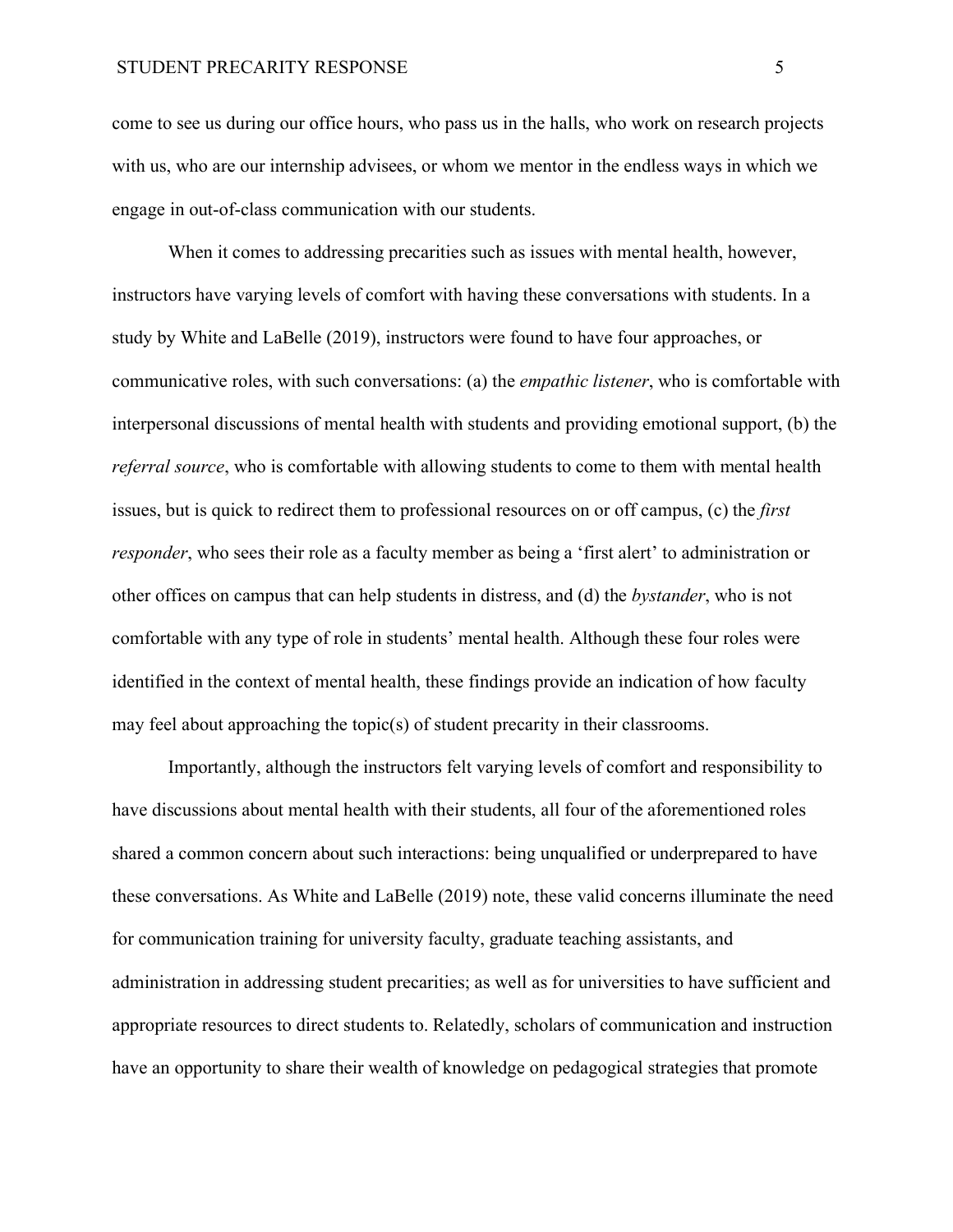communities of learning through communication training on their own campuses. We turn to a brief overview of such strategies next.

#### **Pedagogy that Creates Supportive Environments**

To structure the discussion of pedagogical strategies suggested in the communication and instruction literature, this essay focuses on (a) structural considerations and related (b) teacher behaviors that will create a connected and supportive environment for traditional and nontraditional students alike. As argued by Weber, Martin, and Myers (2011), together with students' characteristics, structural elements and teacher behaviors work to influence students' beliefs about a course, which in turn affect students' learning outcomes.

#### **Structuring the Course to Create a Supportive Environment**

In White and LaBelle's (2019) study, instructors addressed issues of students' mental health through two structural elements of their course: statements and information about oncampus resources in the course syllabus, and regular check-ins and/or reminders with students regarding mental health management. For instance, at my academic institution, the following optional statement is encouraged to be included in course syllabi:

Over the course of the semester, you may experience a range of challenges that interfere with your learning, such as problems with friend, family, and or significant other relationships; substance use; concerns about personal adequacy; feeling overwhelmed; or feeling sad or anxious without knowing why. These mental health concerns or stressful events may diminish your academic performance and/or reduce your ability to participate in daily activities. You can learn more about the resources available through Chapman University's Student Psychological Counseling Services

here: [https://www.chapman.edu/students/health-and-safety/psychological-counseling/.](https://www.chapman.edu/students/health-and-safety/psychological-counseling/)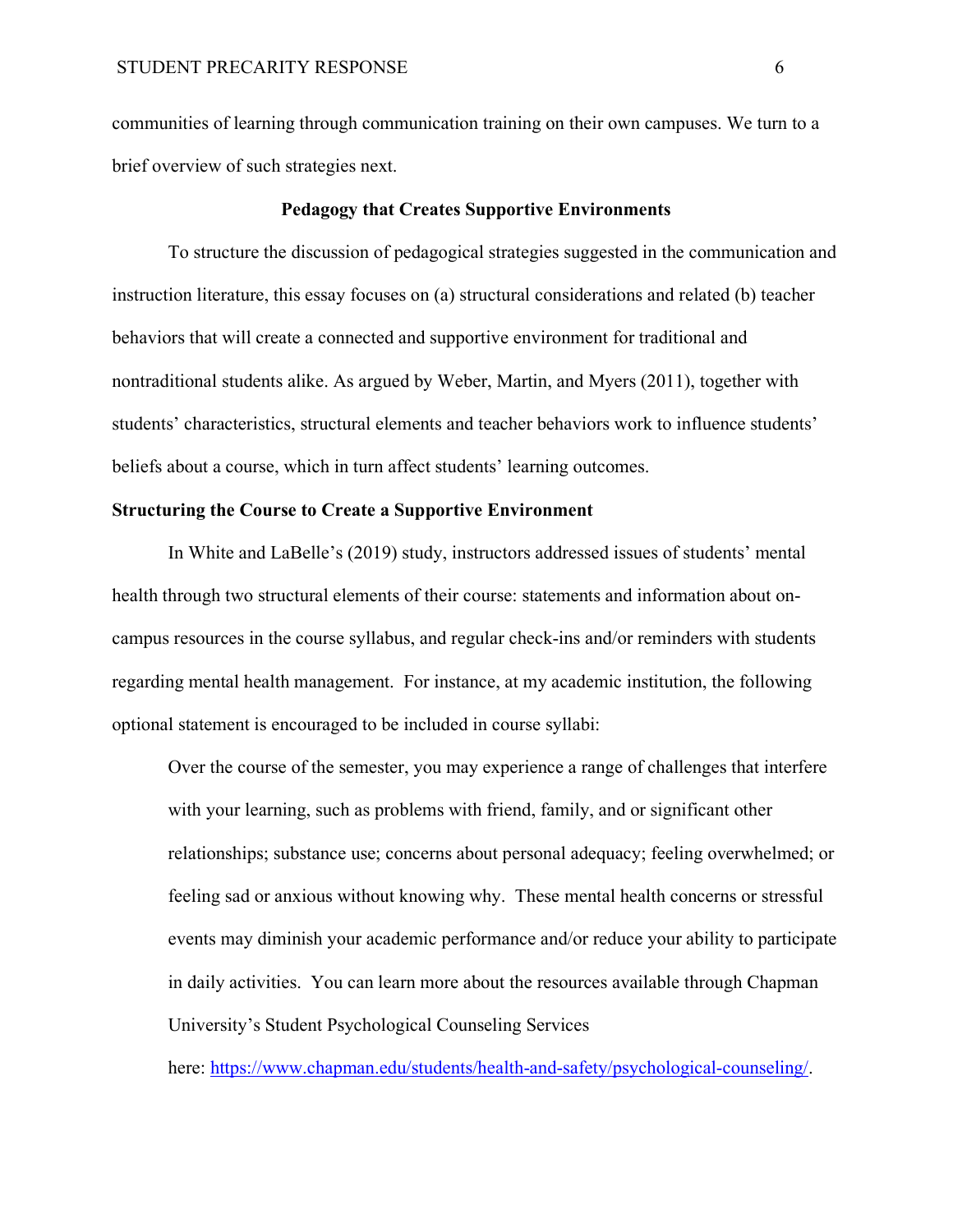Intended to be included alongside required statements on accommodations for disabilities and harassment and discrimination policies, this statement conveys not only the care and concern of the instructor but also provides an appropriate resource for students who find themselves struggling throughout the semester. Such statements could address other precarities by directing students to information on childcare services or food pantries at the university, if applicable. As others have noted (Goldman, 2018), including such statements in the course syllabus not only establishes a culture of open and supportive communication, but can be used to set boundaries and expectations for appropriate discussions between teachers and students. Together with the use of regular check ins and updates regarding student services and self-care, these actions help to create a supportive environment in the classroom.

#### **Teaching Behaviors that Create a Supportive Environment**

In addition to structural elements, the research on communication and instruction suggests a number of effective teaching behaviors that can be used to mitigate issues surrounding student precarities in and outside of the classroom. Although it is not possible to provide an overview of all of these behaviors in this brief essay, a few evidence-based strategies for cultivating supportive and open environments will be highlighted. Namely, research in communication and instruction suggests two avenues for fostering positive communication environments in the classroom: a supportive teacher-student climate and a perception of classroom connectedness among students.

Focused on student perceptions of instructor communication, classroom climate is determined by the social and psychological context in which instructors and students interact in either supportive or defensive ways (Hays, 1970; Rosenfeld & Jarrard, 1985). Teachers' use of behaviors such as self-disclosure (Mazer, Murphy, & Simonds, 2007), constructive feedback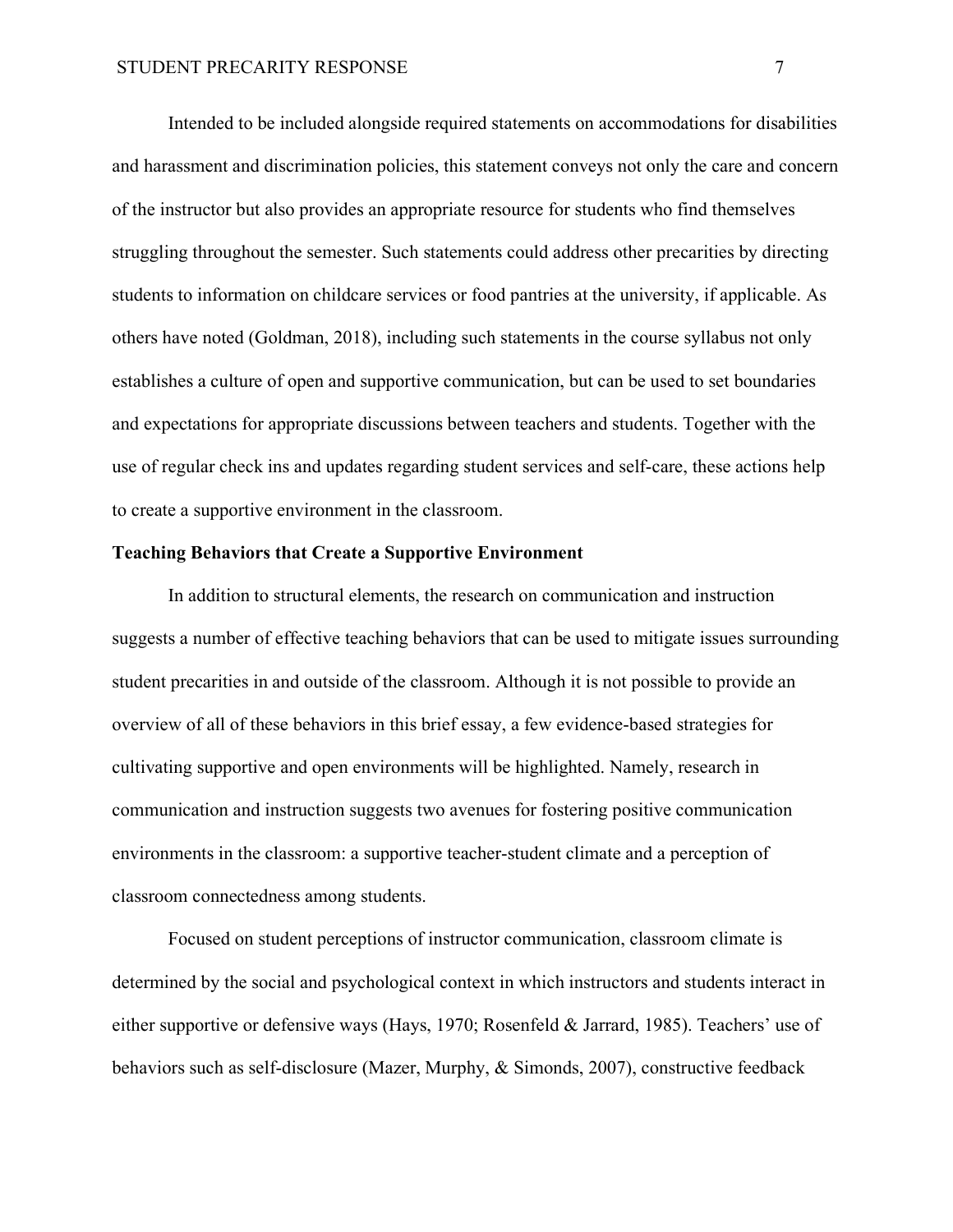(Kerssen-Griep, Trees, & Hess, 2008), and affinity-seeking strategies (Myers, 1995) result in more supportive communication climates. Instructors also play an important role in developing positive and supportive climates in online courses, by being present, available, understanding, and providing clear instructions and expectations in the course (Kaufmann, Sellnow, & Frisby, 2016). Importantly, students who perceive a positive communication climate are more likely to actively participate, interact, and engage in class as well as collaborate and connect with their peers in and outside of class (Myers et al., 2016).

A second aspect of the classroom environment, classroom connectedness, focuses on the ways in which students connect and interact with one another. Classroom connectedness refers to the perception of an open, supportive, and cooperative communication environment among students (Dwyer et al., 2004). Connectedness has been positively related to a variety of student outcomes such as affective learning (Ifert-Johnson, 2009), cognitive learning (Frisby & Martin, 2010), and participation (Frisby & Martin, 2010). Students who feel connected to their peers are also more likely to participate (Frisby & Martin, 2010) and be more involved in the class (Sidelinger & Booth-Butterfield, 2010), and engage with their teachers for participatory reasons (Myers & Claus, 2012). Although student connectedness is a student-centric construct, research has successfully examined the role that teachers play in developing and maintaining perceptions of classroom connectedness. Teacher behaviors that display confirmation (Sidelinger & Booth-Butterfield, 2010) and nonverbal immediacy (Ifert-Johnson, 2009) are positively related to higher perceptions of connectedness.

As instructors, our primary goal is student learning. We need to focus on the fostering environments that support learning, and eliminating barriers that might prohibit them from doing well in the classroom. This type of supportive, open, and connected environment should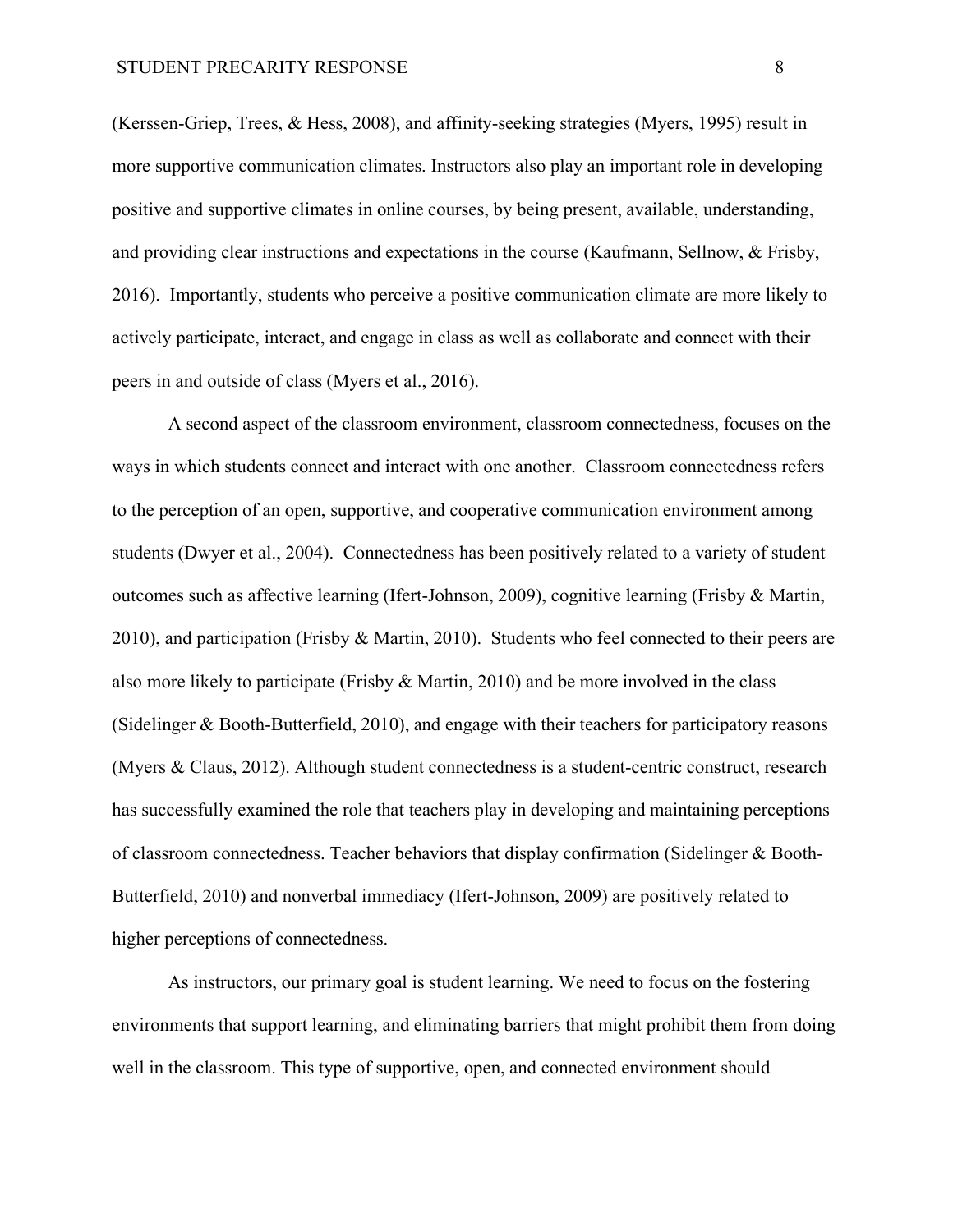therefore not lead to a permissive and rule-free classroom. In fact, creating structure and clear boundaries will be important in helping students to thrive. Let's take, for instance, the case of the tardy student as discussed in Bahrainwala's essay. Instructors approach to tardiness should be to lead with empathy and help the student form viable solutions to their problem. Instead of immediately deducting from the students' grade for their tardiness, ask a student who is repeatedly late to class to speak with you and work with the student to find reasonable solutions and consequences to the problem. Instructors are most effective when they are both assertive and responsive, as both communication styles are positively associated with students' affective learning (Allen, Long, O'mara, & Judd, 2008), and motivation (McCroskey, Richmond, & Bennett, 2006) in a course. Further, as Johnson, Claus, Goldman, and Sollitto (2017) note, approaching students who engage in misbehaviors (such as tardiness or handing in late work) is a helpful means to assist at-risk or struggling students to identify resources and strategies to help them succeed.

The demographic of the college classroom is changing, and so too must our approach to both teaching and researching effective instruction. Fortunately, as communication and instruction scholars, we have a canon of effective teaching behaviors that can help us to make these needed adjustments to our pedagogy, our approach to teaching, and our communication in and outside of the classroom. The responsibility we share to our students to practice positive teacher behaviors is mirrored by our responsibility to share our disciplinary knowledge of these effective teaching behaviors with our fellow educators across disciplines. Perhaps the most effective way to do this is through our scholarship, to which I turn next.

#### **Scholarship that Illuminates**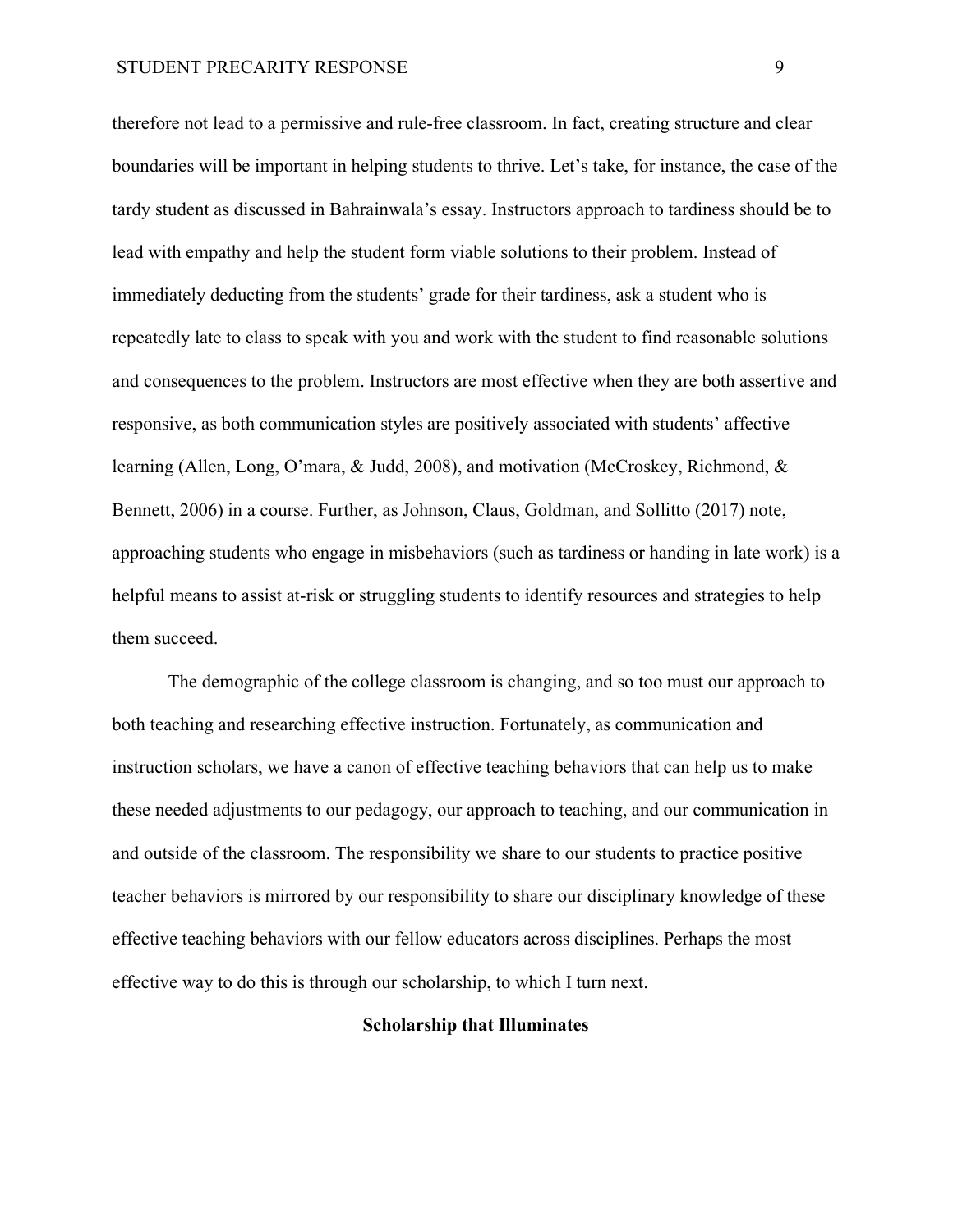Despite offering a number of pedagogical strategies and teaching behaviors that can be used to mitigate issues related to student precarity in higher education, the fact is that much of the research in communication and instruction was not conducted with these populations in mind (Rudick & Golsan, 2014; Sprague, 1992). For scholars of communication and instruction, therefore, there is a responsibility to conduct research that will illuminate these issues and develop specific communication strategies for this population to thrive. As communication and instruction scholars, we can and should lead conversations about student precarity. One potential means of doing this is by focusing our efforts on understanding affective learning, or students' feelings, values, and motivations toward course content (Krathwohl, Bloom, & Masia, 1964). As argued by Waldeck and LaBelle (2016), communication and instruction scholars should embrace their role as experts on affect in the classroom, embracing the crucial role of communication and relationship building in instruction. By focusing our research on specific, easily implemented pedagogical strategies that can best serve students struggling with precarities, we can contribute to a crucial and necessary reshaping of higher education.

One way in which we can do this is by prioritizing research conducted to understand and facilitate learner-centered teaching (Weimer, 2013). Rather than examining teaching as a oneway transmission of what a teacher knows and believes to a passive classroom of students, learner-centered teaching prioritizes student responsibility for mastery in their own learning experience. To do this, learner-centered teaching redistributes power in the classroom to include students in building a classroom community. This might include offering assignment options and allowing students to select the ones they want to complete, asking students to brainstorm and agree on ground rules for classroom dialogue, or even allowing students to select their own assignment due dates or to generate and collectively agree on course policies for in-class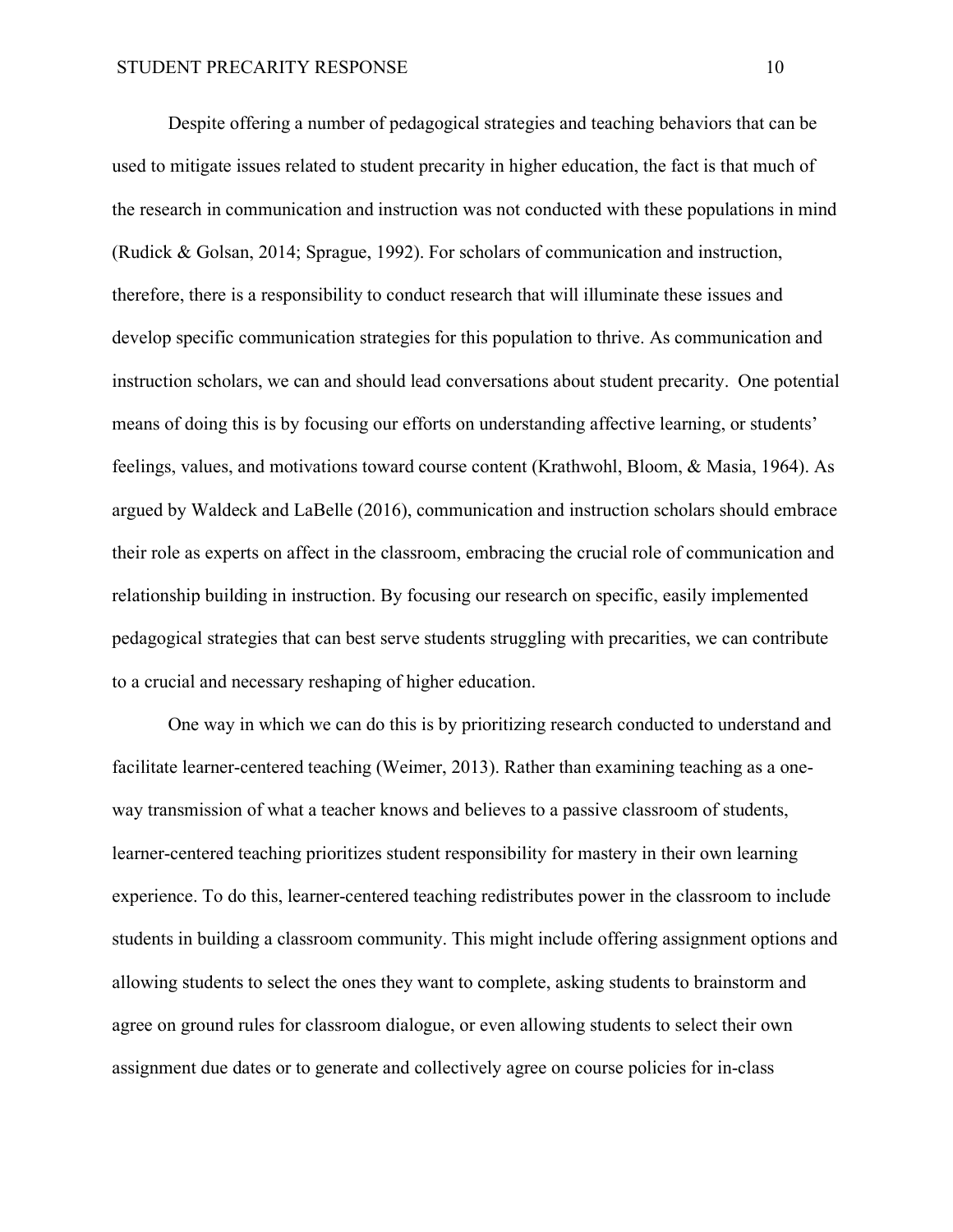technology use or late work. Other suggestions include surveying students on their primary interests within the content area of the course in order to determine how much time the class will spend on various topics, and inviting students to bring relevant materials they encounter outside of class to enhance in-class discussion (Weimer). In addition to giving students a sense of shared ownership and responsibility in the course, these strategies might help to illuminate issues previously not considered in classroom structure and rules, which Bahrainwala illustrates in her essay as creating a lack of citizenship for nontraditional students at universities.

Learner-centered teaching also includes helping shape students' abilities to think critically and deeply about course material by sharing our own reading, studying, and learning habits with our students (Weimer, 2013). Rather than assuming students' have an effective system for taking notes or studying, take a few minutes at the end of class to discuss effective techniques for understanding material and/or let students share their successful strategies with their peers. Instructors should also give students time to teach one another what they understood about a lesson before moving on to the next. These moments of connection and collaboration not only foster a deeper level of learning, but also help students in the course to build communities of learning that will help connect them to the course and each other. As researchers, we should strive to empirically test the associations of these simple strategies on student outcomes such as motivation, efficacy, and perceived and actual learning.

Indeed, many of these behaviors resonate with research being done in communication and instruction. Specifically, Bolkan and Goodboy (2011) explored teacher behaviors that "inspire and intellectually stimulate" students to be their best (p. 11). They found that students enrolled in courses with teachers practicing the communication behaviors of transformational leadership are more involved, engaged, and participatory in the class (2009). Finn and Schrodt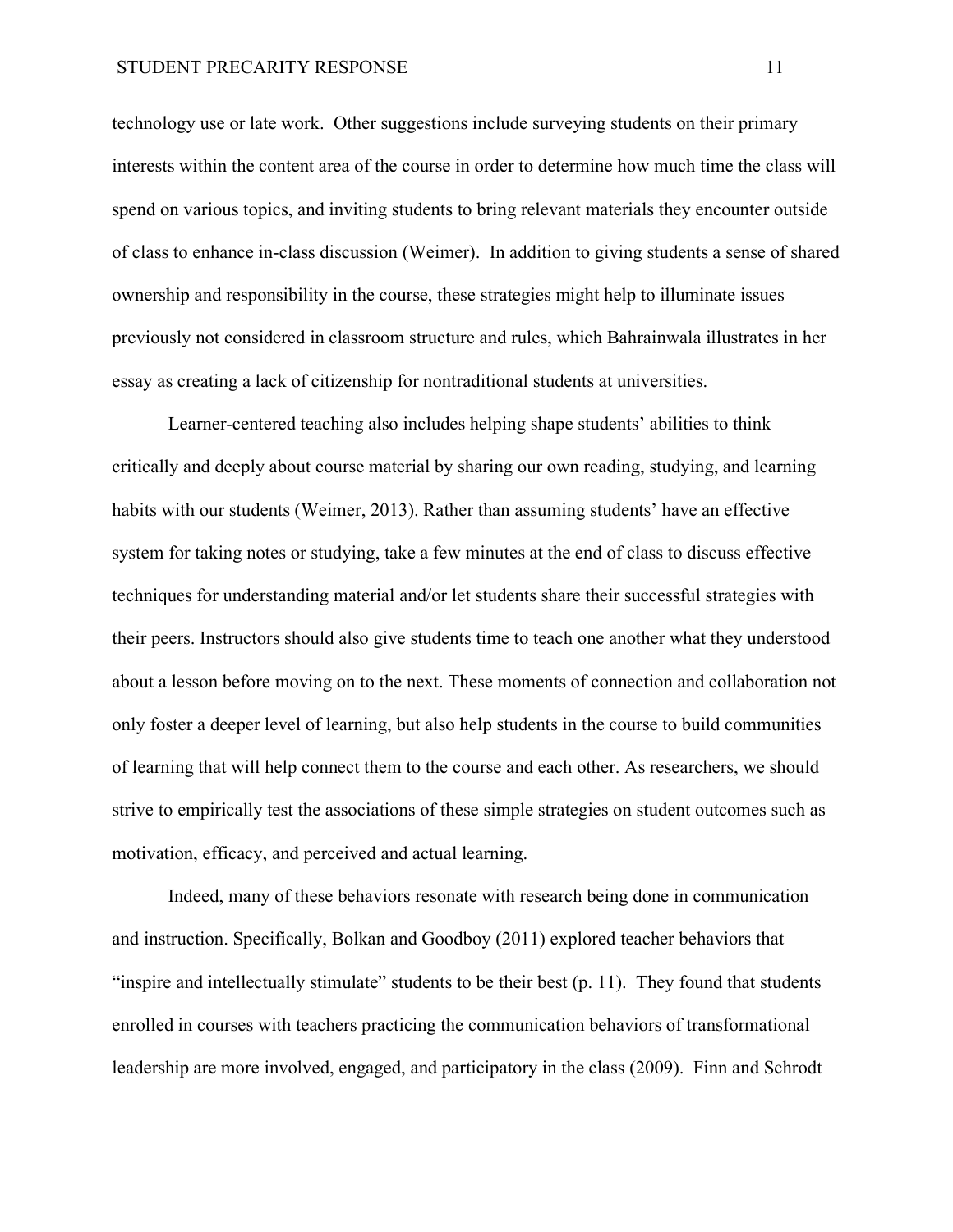(2016) studied discussion, a pedagogical strategy that encourages student responsibility, engagement, and critical reflection. They found that five teacher communication behaviors could contribute to effective discussion (i.e., affirming students' contributions, organizing discussion, provoking discussion, questioning students, and correcting students). These and other studies in communication and instruction offer an example of how our scholarship can be used to forward learner-centered pedagogy across disciplines, and to the benefit of students who experience themselves as non-citizens in one way or another.

#### **Conclusion**

The title of this essay terms addressing student precarities as a "responsibility." The suggestions offered in this essay should not be viewed as something to do in excess of already heavy teaching loads or scholarship requirements; instead, prioritizing student precarities in our teaching and scholarship should be viewed as enhancing the work we are already doing. In fact, addressing students' precarities should be viewed as *part of* not *in addition to* our effective teaching. Effective teaching is achieved when teachers strategically utilize behaviors that not only maximize positive student outcomes (i.e., affective learning, cognitive learning, motivation, efficacy/empowerment, interest) but also foster a positive teacher-student relationship, therefore inspiring students to become self-motivated and responsible for their learning in the course.

I also note in my title two positions on the topic: teachers, and scholars. I will add a third role we play: members of our university and academic communities. Ultimately, universities must have the resources to help students in need, such as food pantries, education on managing student loan debt after graduation, and affordable housing and childcare. However, it is also our responsibility as instructors to be knowledgeable of these resources and share them with students. This approach can be as simple as sharing links to existing resources on your course's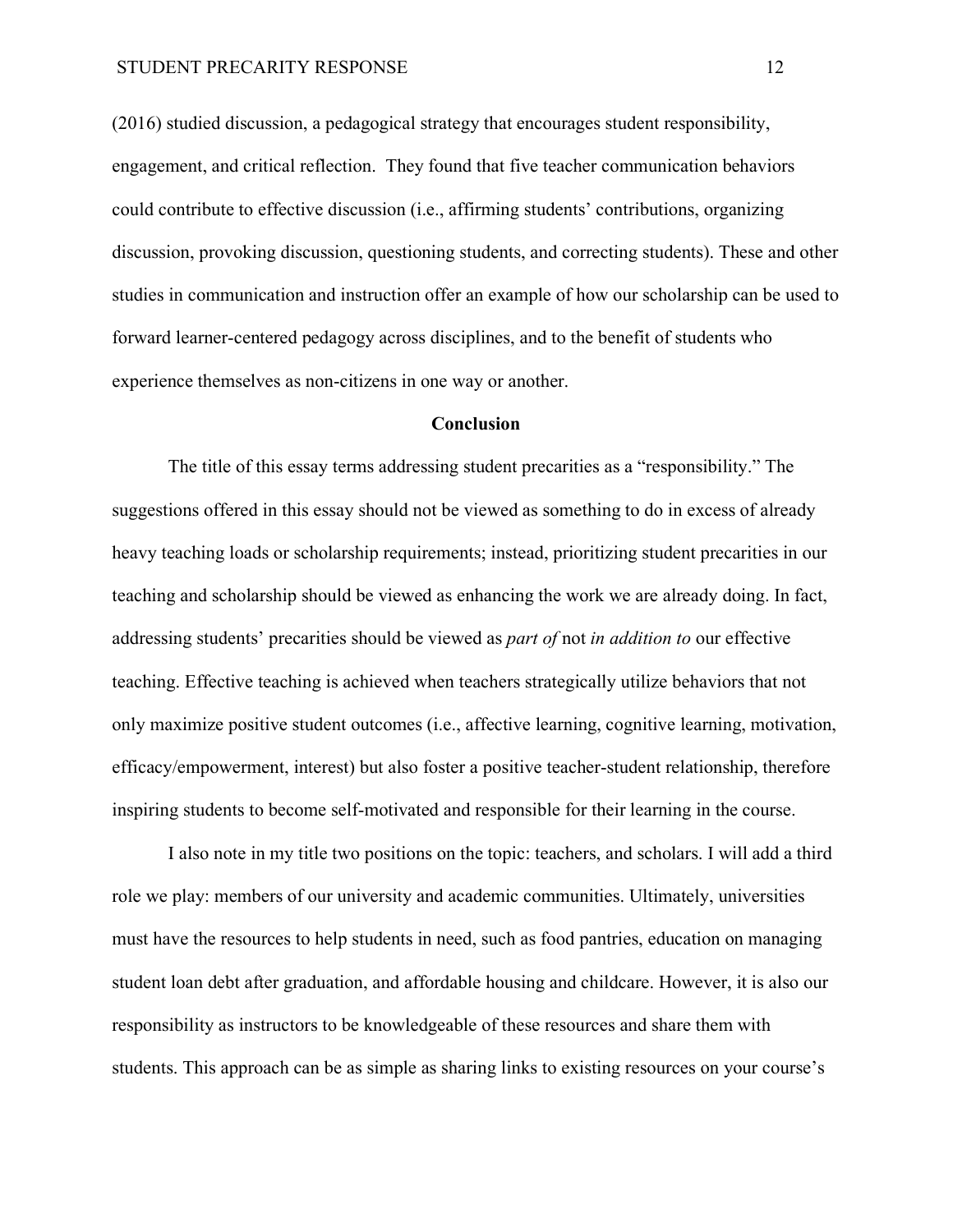web management system or using opportunities in the classroom to let students engage with one another and build systems of support that will connect them to each other and the university. It can also be as involved as being an advocate for students facing such challenges – provide a voice for these students in faculty governance, in our committee work, and in the ways in which we shape our curriculum and advising structures within our academic units. Finally, as our understanding of student precarities grows, so too much our outreach to other educators, both within our discipline and outside of it. These precarities do not just exist in the communication classroom. The myriad ways in which we, as instruction and communication scholars and educators, can engage in mitigating and addressing student precarities are endless. It is our responsibility to engage in them.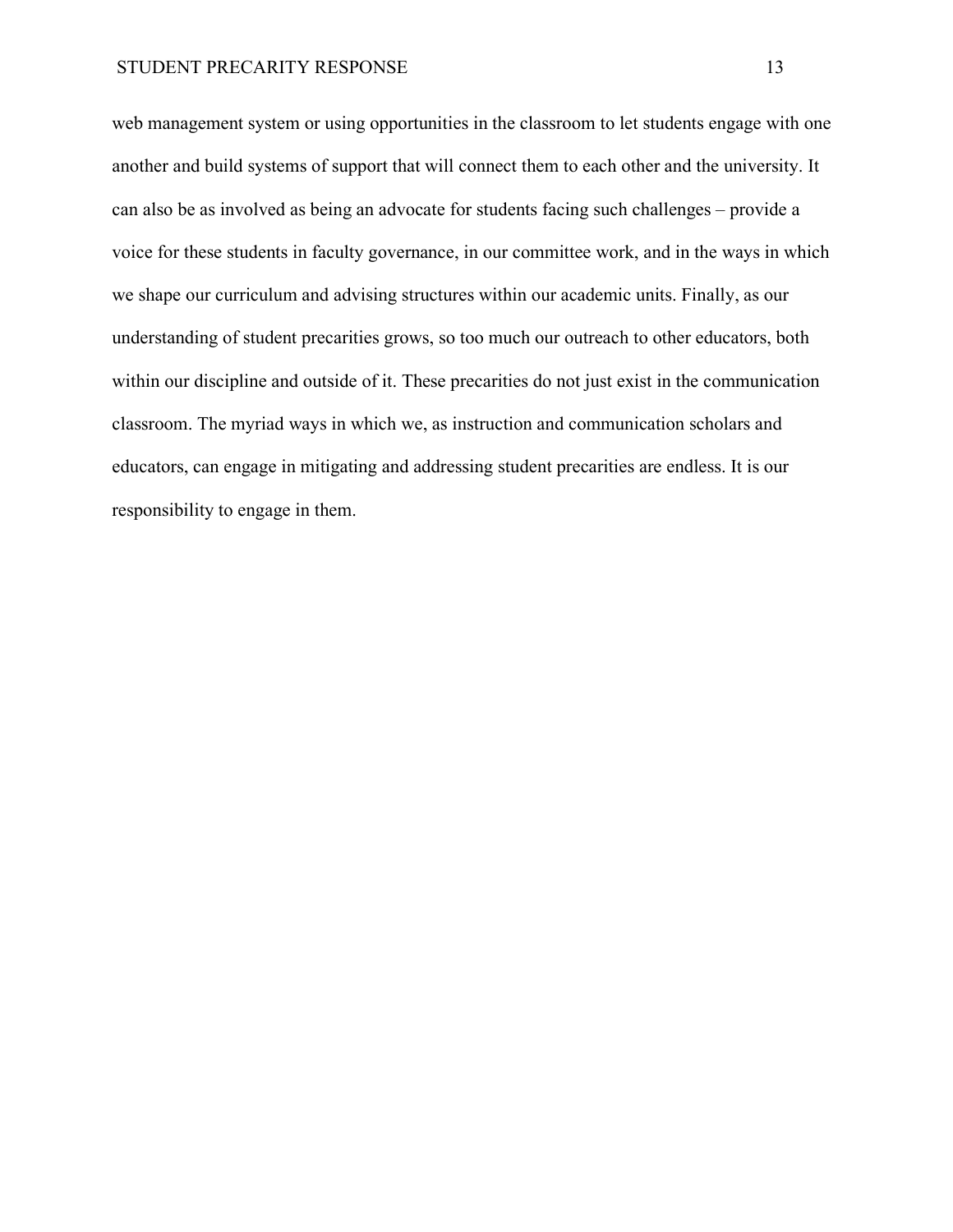#### References

- Allen, J. L., Long, K. M., O'mara, J., & Judd, B. B. (2008). Students' predispositions and orientations toward communication and perceptions of instructor reciprocity and learning. *Communication Education, 57*, 20–40. doi:10.1080/03634520701670908
- American College Health Association. (2019). National College Health Assessment II: Reference Group Executive Summary Spring 2019. Silver Spring, MD: American College Health Association.
- Berchick, E. R., Hood, E., & Barnett, J. C. (2018). Current population reports. P60-264. Health insurance coverage in the United States: 2017. U.S. Government Printing Office: Washington, DC. Retrieved from [https://www.census.gov/content/dam/Census/library/publications/2018/demo/p60-](https://www.census.gov/content/dam/Census/library/publications/2018/demo/p60-264.pdf)

[264.pdf](https://www.census.gov/content/dam/Census/library/publications/2018/demo/p60-264.pdf)

- Bolkan, S., & Goodboy, A. K. (2009). Transformational leadership in the classroom: Fostering student learning, student participation, and teacher credibility. *Journal of Instructional Psychology, 36,* 296-306.
- Bolkan, S., & Goodboy, A. K. (2011). Behavioral indicators of transformational leadership in the classroom. *Qualitative Research Reports in Communication, 12*, 10-18. doi:10.1080/17459435.2011.601520
- Carton, S. T., & Goodboy, A. K. (2015). College students' psychological well-being and interaction involvement in class. *Communication Research Reports, 32(2),* 180–184. doi:10.1080/08824096. 2015.101614
- Center for Disease Control and Prevention. (2016). College health and safety. Retrieved from <https://www.cdc.gov/family/college/index.htm>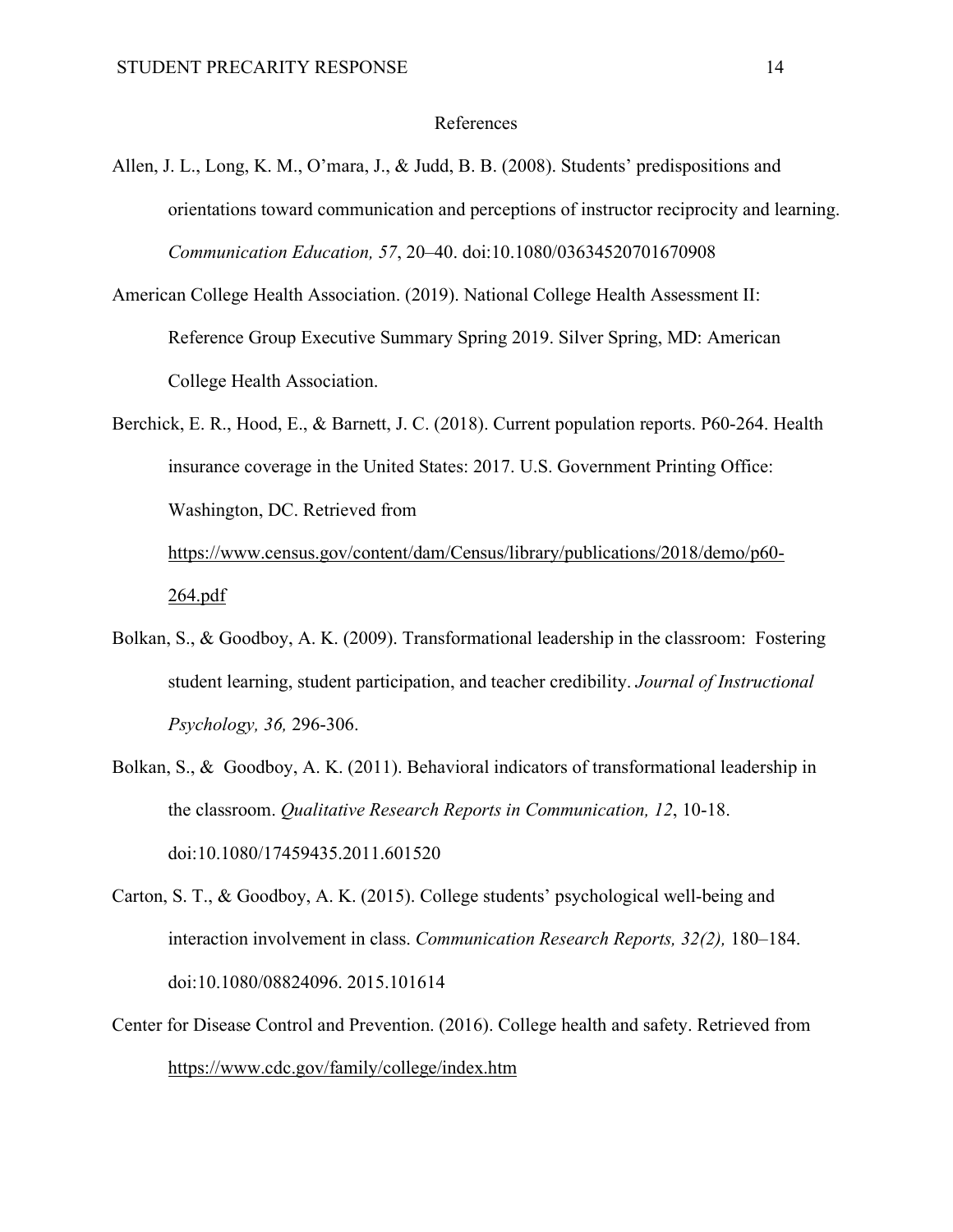- Dwyer, K. K., Bingham, S. G., Carlson, R. E., Prisbell, M., Cruz, A. M., & Fuss, D. A. (2004). Communication and connectedness in the classroom: Development of the Connected Classroom Climate Inventory. *Communication Research Reports, 21,* 264-272. doi:10.1080/08824090409359988
- Eisenberg, D., Downs, M. F., Golberstein, E., & Zivin, K. (2009). Stigma and help seeking for mental health among college students. *Medical Care Research and Review, 66,* 522–541. doi: 10.1177/1077558709335173
- Eisenberg, D., Gollust, S. E., Golberstein, E., & Hefner, J. L. (2007). Prevalence and correlates of depression, anxiety, and suicidality among university students. *American Journal of Orthopsychiatry, 77,* 534–542. doi:10.1037/0002-9432.77.4.534
- Finn, A. N. and Schrodt, P., (2016). Teacher discussion facilitation: A new measure and its associations with students' perceived understanding, interest and engagement. *Communication Education, 65*, 445-462. doi:10.1080/03634523.2016.1202997
- Freudenberg, N., Goldrick-Rab, S., & Poppendieck, J. (2019). College students and SNAP: The new face of food insecurity in the United States. *American Journal of Public Health, 109*, 1652-1658.
- Frisby, B. N., & Martin, M. M. (2010). Instructor-student and student-student rapport in the classroom. *Communication Education, 59,* 146-164. doi: 10.1080/03634520903564362

Goldman, Z. W. (2018). Responding to mental health issues in the college classroom. *Communication Education, 67,* 399-404. doi:10.1080/03634523.2018.1465191

Hays, E. R. (1970). Ego-threatening classroom communication: A factor analysis of student perceptions. *Communication Education*, *19*(1), 43-48. doi: 10.1080/03634527009377791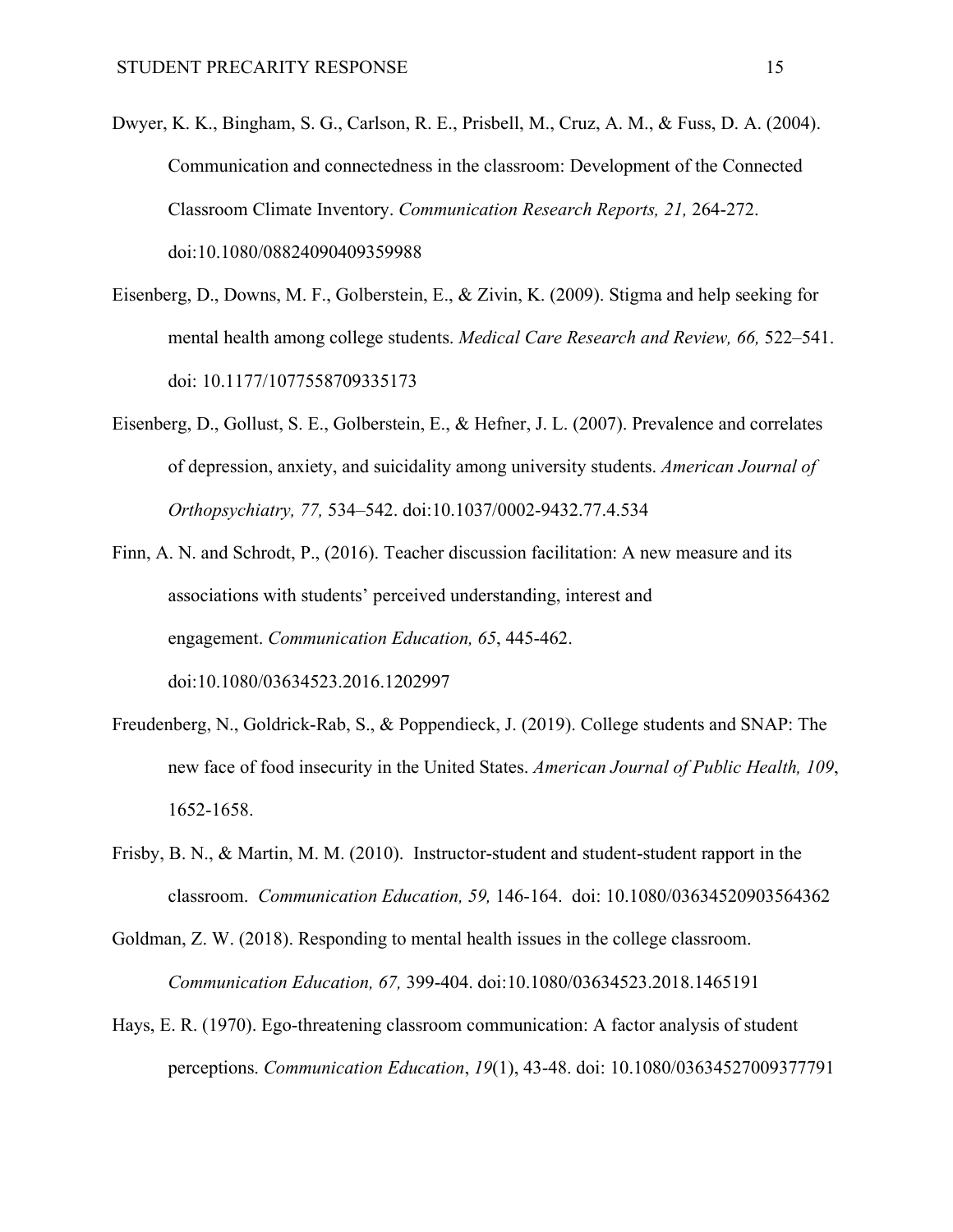- Ifert-Johnson, D. (2009). Connected classroom climate: A validity study. *Communication Research Reports, 26,* 146-157. doi:10.1080/08824090902861622
- Johnson, Z. D., Claus, C. J., Goldman, Z. W., & Sollitto, M. (2017). College student misbehaviors: an exploration of instructor perceptions. *Communication Education*, 66, 54-69. doi: 10.1080/03634523.2016.1202995
- Johnston, H. (2010). Transition from high school to college: Research brief. Retrieved from <https://files.eric.ed.gov/fulltext/ED538705.pdf>
- Kaufmann, R., Sellnow, D. D., & Frisby, B. N. (2016). The development and validation of the online learning climate scale (OLCS). *Communication Education*, *65*(3), 307-321. doi: 10.1080/03634523.2015.1101778
- Kerssen-Griep, J., Trees, A. R., & Hess, J. A. (2008). Attentive facework during instructional feedback: Key to perceiving mentorship and an optimal learning environment. *Communication Education*, *57*(3), 312-332. doi: 10.1080/03634520802027347
- Krathwohl, D. R., Bloom, B. S., & Masia, B. B. (1964). *Taxonomy of education objectives: Handbook II. Affective domain.* New York, NY: McKay.
- Martinez, S. M., Frongillo, E. A., Leung, C., & Ritchie, L. (2018). No food for thought: Food insecurity is related to poor mental health and lower academic performance among students in California's public university system. *Journal of Health Psychology*. doi: 10.1177/1359105318783028
- Mazer, J. P., Murphy, R. E., & Simonds, C. J. (2007). I'll see you on "Facebook": The effects of computer-mediated teacher self-disclosure on student motivation, affective learning, and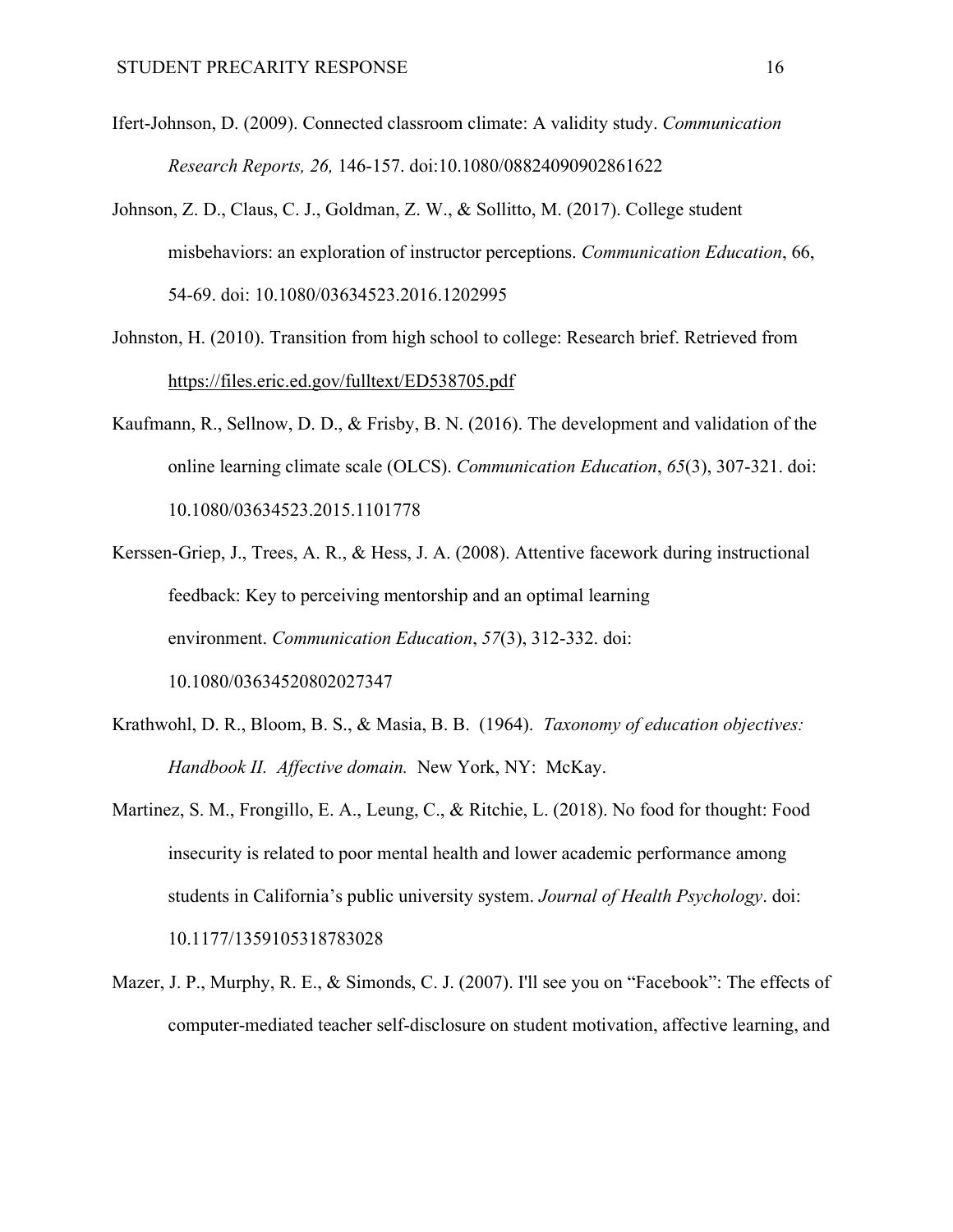classroom climate. *Communication Education*, *56*, 1-17. doi:

10.1080/03634520601009710

- McCroskey, J. C., Richmond, V. P., & Bennett, V. E. (2006). The relationships of student endof- class motivation with teacher communication behaviors and instructional outcomes. *Communication Education, 55,* 403–414. doi:10.1080/03634520600702562
- Mojtabai, R., Stuart, E. A., Hwang, I., Eaton, W. W., Sampson, N., & Kessler, R. C. (2015). Long- term effects of mental disorders on educational attainment in the national comorbidity survey ten-year follow-up. *Social Psychiatry and Psychiatric Epidemiology, 50,* 1577–1591. doi: [10.1007/s00127-015-1083-5](https://dx.doi.org/10.1007%2Fs00127-015-1083-5)
- Myers, S. A. (1995). Student perceptions of teacher affinity-seeking and classroom climate. *Communication Research Reports, 12,* 192-199. doi:10.1080/08824099509362056
- Myers, S. A., & Claus, C. J. (2012). The relationship between students' motives to communicate with their instructors and classroom environment. *Communication Quarterly, 60,* 386- 402. doi: 10.1080/01463373.2012.688672
- Myers, S. A., Goldman, Z. W., Atkinson, J., Ball, H., Carton, S. T., Tindage, M. F., & Anderson, A. O. (2016). Student civility in the college classroom: Exploring student use and effects of classroom citizenship behavior. *Communication Education, 65,* 64-82. doi: 10.1080/03634523.2015.1061197
- Rosenfeld, L. B., & Jarrard, M. W. (1985). The effects of perceived sexism in female and male college professors on students' descriptions of classroom climate. *Communication Education*, *34*(3), 205-213. doi: 10.1080/03634528509378608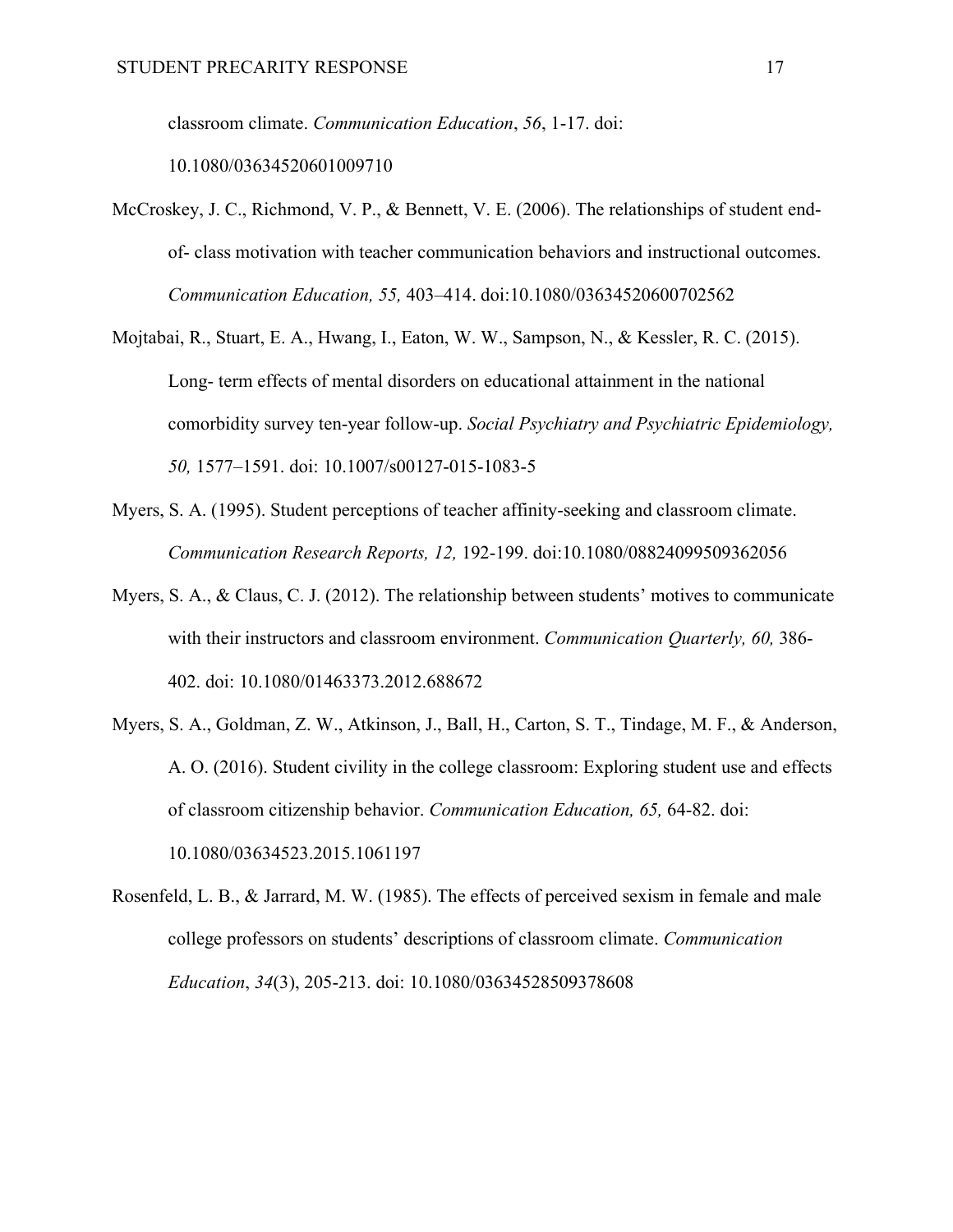- Rudick, C. K., & Dannels, D. P. (2018). Yes, and…: continuing the scholarly conversation about mental health stigma in higher education. *Communication Education*, *67*(3), 404-408. doi: 10.1080/03634523.2018.1467563
- Rudick, C. K., & Golsan, K. B. (2014). Revisiting the relational communication perspective: Drawing upon Relational Dialectics Theory to map an expanded research agenda for communication and instruction scholarship. *Western Journal of Communication*, *78*(3), 255-273. doi: 10.1080/10570314.2014.905796
- Sidelinger, R. J., & Booth-Butterfield, M. (2010). Co-constructing student involvement: An examination of teacher confirmation and student-to-student connectedness in the college classroom. *Communication Education, 59,* 165-184. doi:10.1080/03634520903390867
- Sprague, J. (1992). Expanding the research agenda for instructional communication: Raising some unasked questions. *Communication Education*, *41*, 1-25. doi:10.1080/03634529209378867
- Tran, A. G. T. T., Mintert, J. S., Llamas, J. D., & Lam, C. K. (2018). At what costs? Student loan debt, debt stress, and racially/ethnically diverse college students' perceived health. *Cultural Diversity and Ethnic Minority Psychology*, *24*(4), 459–469. [doi:10.1037/cdp0000207](https://doi-org.libproxy.chapman.edu/10.1037/cdp0000207)
- Turner, A. L., & Berry, T. R. (2000). Counseling center contributions to student retention and graduation: A longitudinal assessment. *Journal of College Student Development, 41,* 627–636.
- United States Government Accountability Office. (2018). Food insecurity: Better information could help eligible college students access federal food assistance benefits. Retrieved from<https://www.gao.gov/assets/700/696254.pdf>